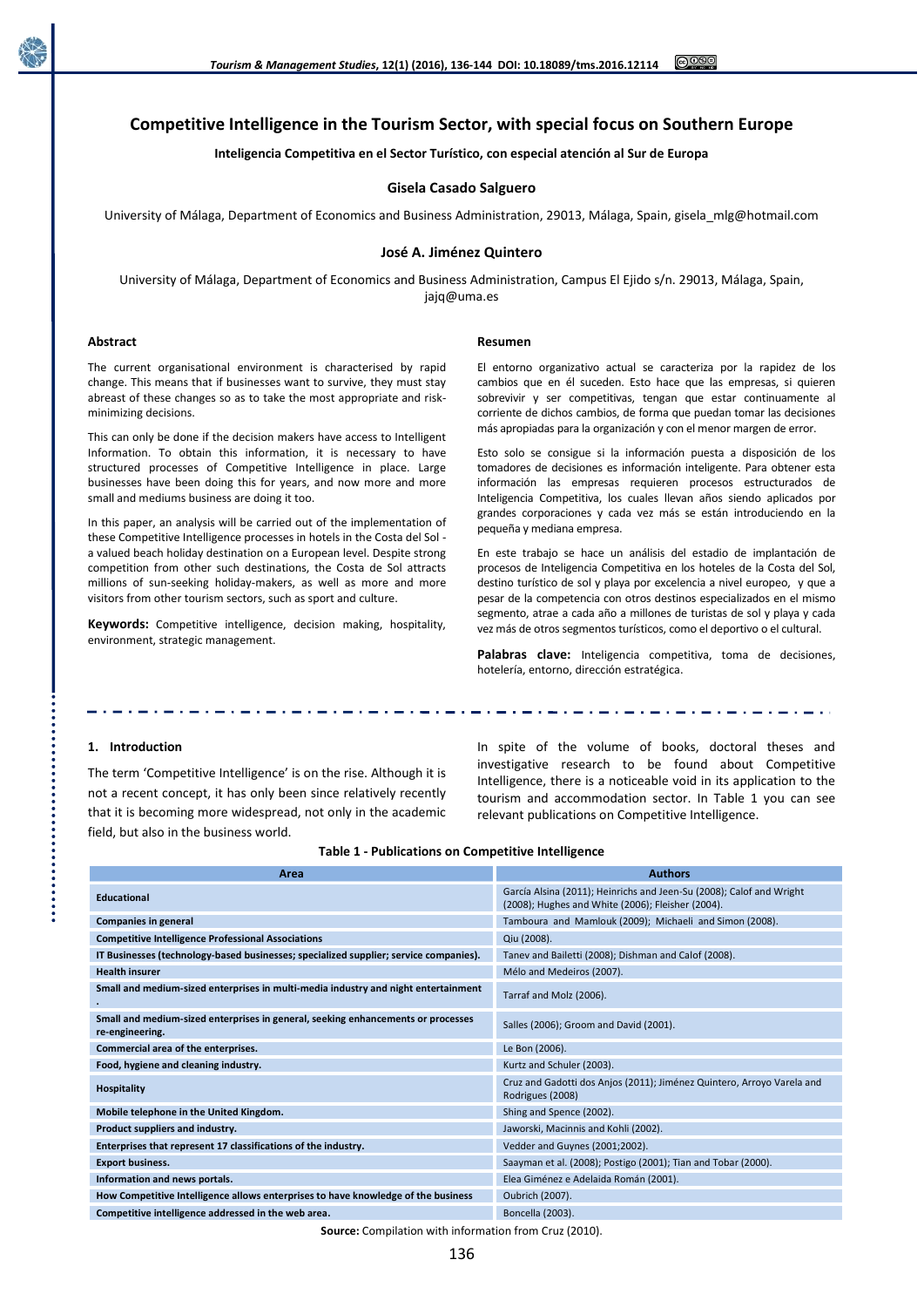While it is true that some countries have researched the application of Competitive Intelligence to the tourism sector, for example that of Cruz and Gadotti dos Anjos (2011) in Brazil, in other highly-popular destinations there are no publications to be found.

One of these destinations, and the one on which this project will be focused, is the Western Costa del Sol, a beach holiday destination which has long since been at the heart of the national and international tourist market, and which still attract large numbers of holiday-makers. In this valued tourist destination we can only find one piece of research related to Competitive Intelligence, the one carried out by Jiménez Quintero, Arroyo Varela y Rodrigues (2008)

Research related to Competitive Intelligence is of great importance, given that these days, all businesses, whatever their sector, are bound to their environment, both influencing each other and being influenced. For this reason, it is vital for managers to know their sector in order to make the best, riskminimizing decisions. This will lead to more well-informed decisions, which will in turn aid survival and success. This is where information comes into play. If the available

information is not clear, relevant, trustworthy or useful, decision making will be compromised, endangering the future of the business.

If we add to this the importance of tourism as the motor of many countries' economies, a study linking both fields is clearly justified: on the one hand tourism, and on the other hand outside information necessary for decision-making.

The aims of this Project are:

- Measure the state of implementation of Competitive Intelligence in hotels in the Costa del Sol.
- Measure the importance that managers give to Competitive Intelligence.
- Determine the information sources used in Competitive Intelligence.

# **2. Literature**

Competitive Intelligence has its foundation in the field of Strategic Management, particularly in the Environment School.

It is worth noting that there are many definitions and opinions related to the concept of "environment" ever since it appeared in publications. Table 2 compiles some of these opinions.

### **Table 2 - Points of view studied in the environment**

| <b>Definition</b>                                                                                                                                                                                     | Authors(s)                  |
|-------------------------------------------------------------------------------------------------------------------------------------------------------------------------------------------------------|-----------------------------|
| Everything outside of the business itself.                                                                                                                                                            | Mintzberg (1984)            |
| It comprises four factors: socio-cultural, economic, technological,<br>political, legal and ecological (PESTEL factors).                                                                              | Bueno (1996)                |
| It can be divided into specific and general, with the aim of<br>establishing an organisation's opportunities and threats.                                                                             | Johnson and Scholes (2003)  |
| It can be analysed through models of foresight and prospective.                                                                                                                                       | Menguzzato and Renau (1991) |
| It can be divided into macro-environment and micro-environment,<br>the latter encompassing the company, its suppliers, marketing<br>intermediaries, clients, customers, competitors and stakeholders. | Kotler and Amstrong (2004)  |
|                                                                                                                                                                                                       |                             |

**Source:** Author's own.

Today, businesses find themselves operating in increasingly uncertain and complex environment (Zhang, Majid y Foo, 2010), due to rampant globalization, technological advances, economic crises, lifestyle changes, terrorist threats, political upheaval, epidemics and other natural disasters. These engender uncertainty, the level of which can be gauged by studying said environment.

It is precisely this uncertainty caused by a constantly shifting environment that drives businesses to carry out a growing number of information processing tasks (Culnan, 1983, Daft *et al*., 1988, Tushman, 1977, cited in Dishman and Calof, 2008). It is by this process of identification and adaptation that businesses can put in place mechanisms that will enable them to better collect and apply relevant information (Belich and Dubinsky, 1999). What's more, the continuous and systematic examination of the environment allows businesses to avoid unwelcome surprises and to gain a competitive advantage over their rivals through strategic decision-making.

In order to develop strategies in keeping with the environment, business need the adequate tools to process information (Cloutier, 2013).

It was in 1980 that Porter expounded the necessity for a structured process of compiling information 'to identify continuously and systematically opportunities and threats' (Calof and Wright, 2008, cited in Cloutier, 2013). However, the term 'Competitive Intelligence' had already appeared in publications.

If Competitive Intelligence was to be characterised by any one defining trait, it would be its multidisciplinary nature. It has been applied to the fields of Marketing, IT, Computer Engineering and Business Management. The latter has seen three different applications: 'observing the environment, systems and styles of leadership and analysis techniques' Montserrat García (2011).

Following on with the topic at hand, it is worth pointing out that the application of Competitive Intelligence to the business world is due to the growth and modernisation of competition, which has caused increasingly difficult challenges for strategists.

In spite of the fact that Competitive Intelligence is an emerging discipline, still in its formation stage, and that it lacks a solid theoretical body of work, there is a vast number of definitions given to this term ever since it first appeared in academia. Even so, no single one has been accepted by members of the scientific community.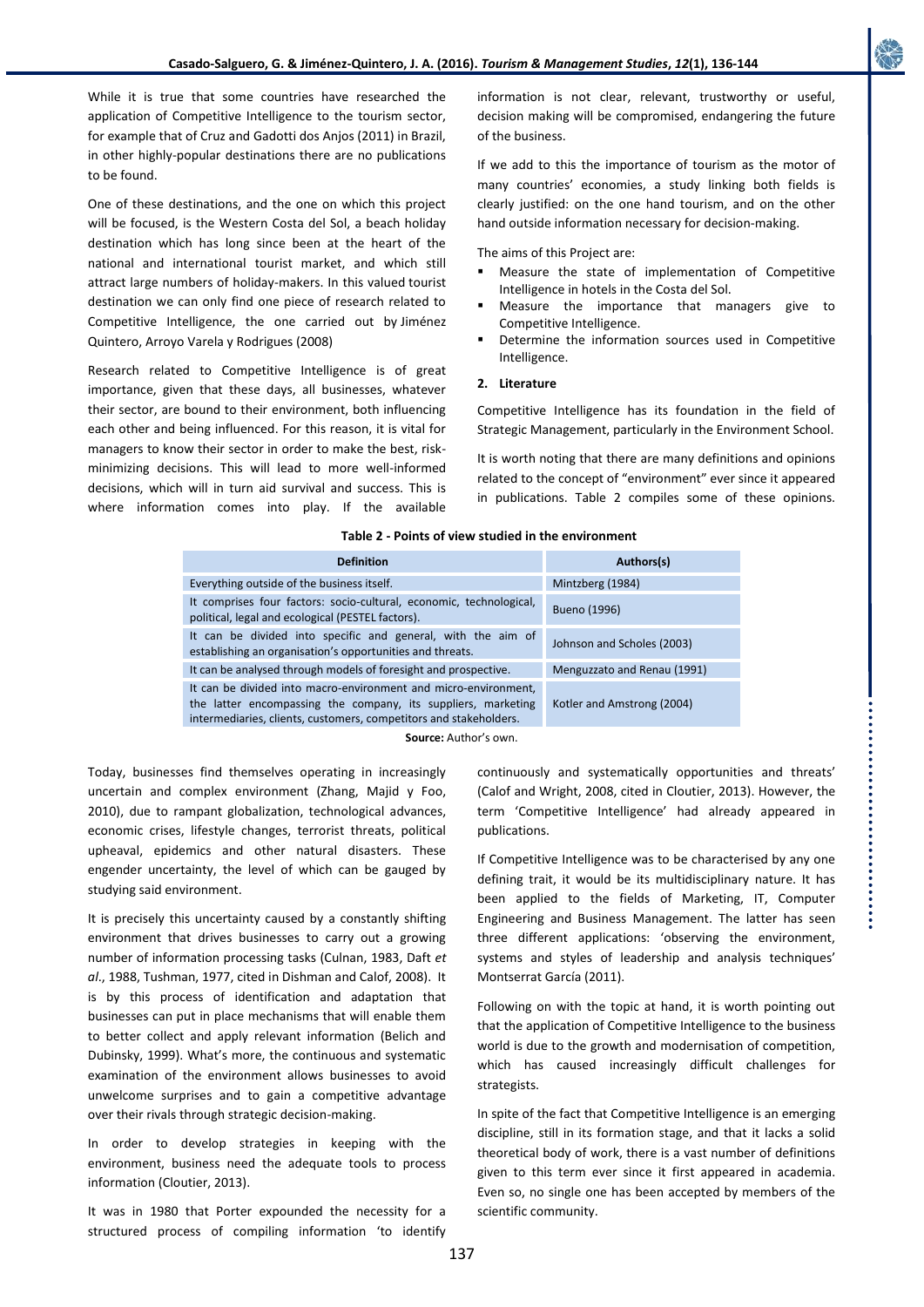Intelligence needs information, but information is not intelligence. As Kahaner (1996) explains, '*information is based on data. It is numbers, statistics, data about people and businesses. Intelligence is information which has been filtered, distilled and analysed. Competitive Intelligence requires knowing the exact differences between information and intelligence. Intelligence, not information, is what leaders need to make decisions'*. Fuld 1995) shares this opinion, stating that '*It is not a case of having mountains of printed data. It is not necessary to have thick, dense reports. It is certainly not spying, stealing or hiding microphones. Basically, intelligence is analysed information'.*

McGonagle and Vella (2002) state that Competitive Intelligence is a process which involves using public resources for the development of data relevant to competitors and the environment, and the later transforming this data into information that will be helpful in supporting a business' decision-making process.

Agarwal (2006) maintains that this process plays a vital role in a company's knowledge management, and in its decisionmaking, as it helps to form a future vision of the company and to anticipate its competitors' moves.

On the other hand, Gray (2010) offers a broader vision, and points out that Competitive Intelligence should be more concerned with emerging technologies, changes in consumer preferences, the opening of new markets, demographic evolution and legislative changes, as all of these are elements that affect businesses and their competitors equally. He also adds that Competitive Intelligence should not be confused with the concept of a competitor's intelligence, as this refers to only one rival company.

At times, Competitive Intelligence has been mistaken for espionage, which is a grave error. As Attaway (1998) states, '*the difference between both is that Competitive Intelligence compiles information in an ethical, legal manner, information that is freely available to the public in most cases*'.

One of comprehensive definitions of Competitive Intelligence is that formed by Rouach and Santi (2001), who affirm that it is '*the art of gathering, processing and storing information in order to put it at the disposal of employees at all levels of a business, to help them envisage the future and protect themselves against their current competitors. It should be legal and ethical. It implies a transfer of information from the environment to the business, always within established norms'*.

But the most frequently used definition is that proffered by the Society of Competitive Intelligence Professionals (SCIP): '*It's an ethical process of compilation, analysis and dissemination of trustworthy, relevant, useful, peremptory intelligence in relation to the current climate of the business world, the business itself and its competitors'*. (Boncella, 2003, cited in Johns and Van Doren, 2010)

Many truths have been written about the importance of Competitive Intelligence to all types of businesses. Related to strategic management, Nasri (2001) states that Competitive Intelligence facilitates information on its competitors, that is,

their strategies, goals, research, strengths, weaknesses etc., affording the business a better understanding of its own position with regards its competitors. For Myburgh (2004), the main objectives of Competitive Intelligence are, basically, to manage and reduce risk, obtain useful information, guarantee data protection and avoid an excess of material. The aim of these processes, as Qui (2008) explains, is for managers to get to know their clients and competitors better, thus gaining competitive advantages. Therefore, Competitive Intelligence is a vital part of strategic planning and management, which, through the compilation of diverse information, allows the business to anticipate market changes, due to the fact that it can determine what will happen in its environment.

Undoubtedly, and supported by all of the above, it can be safely said that Competitive Intelligence in a business is the collection of processes aimed at acquiring external information ethically and legally, in order to transform it into intelligent information which will help to make strategic decisions, and therefore contribute to the overall success and survival of the business.

According to Kahaner (1996), the process of Competitive Intelligence has four phases: Planning (identifying needs for information must be done along with decision-makers), Gathering (identify sources, compile and storage information), Analysis (verify, analyse, interpret, validate information and make suggestions; and transform information into intelligence); and Dissemination (bring the intelligence obtained to strategic decision-makers). To these four phases, the Society of Competitive Intelligence Professionals (2014) adds one more: Feedback, which is essential to measure the obtained results, to correct divergences and to make the process efficient (Figure 1).

# **Figure 1 - Cycle of Competitive Intelligence**



**Source:** Compilation based on the Society of Competitive Intelligence Professionals (2014).

# **3. Methodology**

The hypothesis of this project lies in the notion that the hotels of the Costa del Sol have well-structured processes of Competitive Intelligence. We arrive at this hypothesis by way of the following facts: the importance that the Costa del Sol has always had as a beach holiday destination, the fierce competition that exists with other similar destinations, the unstoppable advance of informatics and communications technology and its ever-increasing use in all sectors of the economy.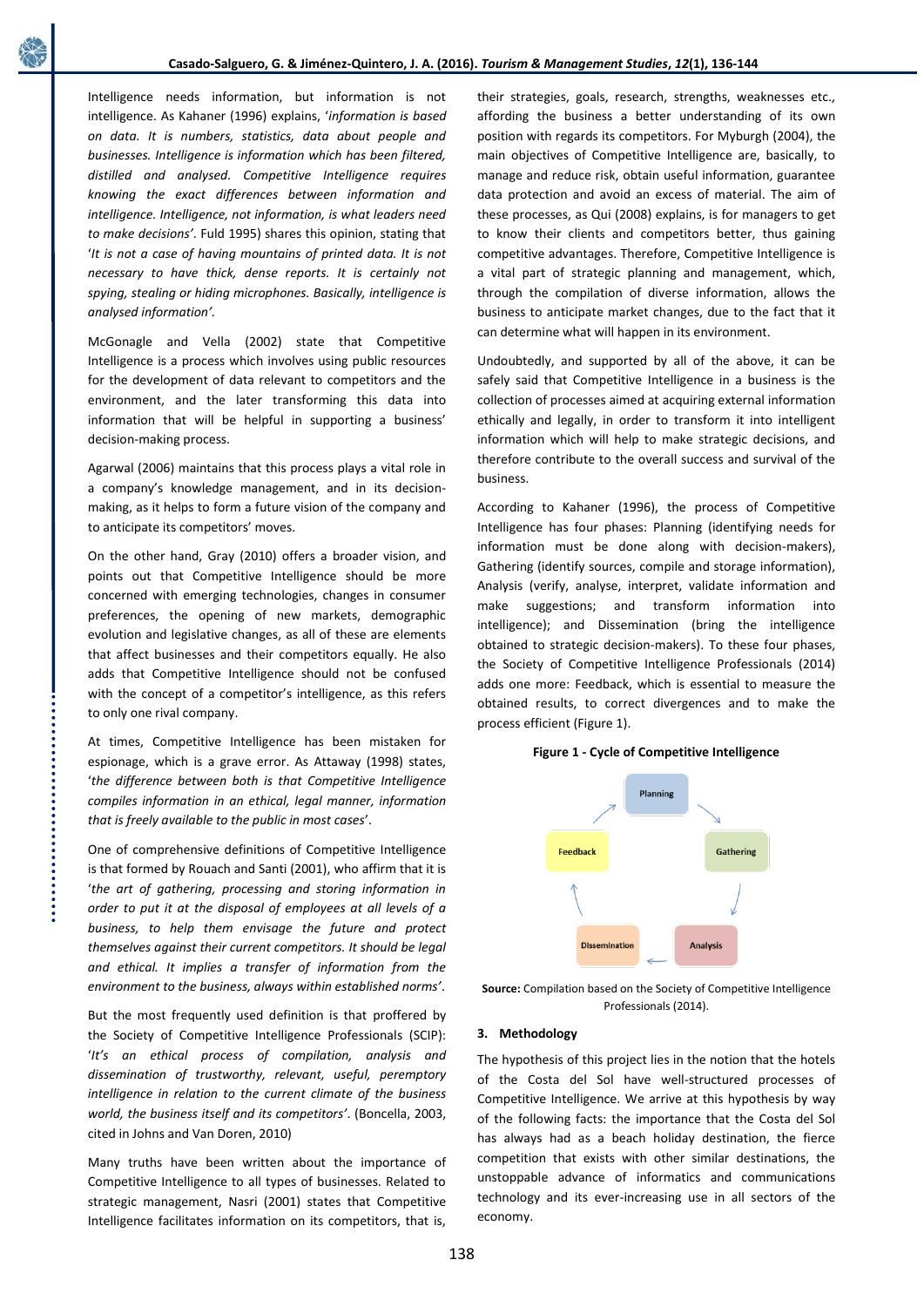This project aims to achieve the following objectives:

- Measure the state of implementation of Competitive Intelligence in the Costa del Sol's hotels.
- Gauge the importance that managers give to Competitive Intelligence.
- Examine information sources used in the process if Competitive Intelligence.

In order to do this, and basing our Strategic Management methodology on the Environment School, we will follow the steps below:

- **Stage 1**: Define parameters of investigation.
- **Stage 2**: Obtaining data from SABI.
- **Stage 3**: Analyse the cluster.
- **Stage 4**: Sample and surveys
- **Stage 5**: Data Mining

#### **3.1 Stage 1: Define the parameters of the investigation**

This project will focus on hotels in the western Costa del Sol, including Malaga City.

The reasons for this are:

- It has a wider range of accommodation than the eastern Costa del Sol.
- It is the area that welcomes most tourists in all of the Costa del Sol.

### **Accommodation**

As stated in a report published by the Malaga Tourist Observatory, the western Costa del Sol is home to 80.4% of all



tourist accommodation along Malaga's coastline, increasing to

87.3% if we take Malaga City into account (Figure 2).

**Source:** Touristic Observatory of Malaga.

#### **Visitor numbers**

In order to define the area of study even further, to that of the most emblematic part of the western Costa del Sol, we have chosen Torremolinos, Mijas, Fuengirola and Marbella, as well as Malaga City, as the Costa del Sol Tourism Observatory 2011 signals them as the most visited places by tourists (Figure 3).



**Figure 3 - Most visited towns in the Costa del Sol**

**Source:** Compilation with data from the Touristic Observatory of Costa del Sol (2011).

## **3.2 Stage 2: Obtaining data from SABI**

SABI is a database that facilitates detailed analysis, statistics and comparisons of business and groups of businesses, as well as illustrative graphic of balance sheets and accounts. This allows us to follow a company's financial trajectory compared to that of its competitors, and also market analysis and economic investigation in general. It includes information about more than 1.2 million Spanish businesses, and 400,000 Portuguese companies. This gives us access to the following data about hotels on the western Costa de Sol.

- Social Capital
- Number of staff
- Operating income
- Economic profit
- Financial profit
- Before tax profit
- Location

The search was done based on the 551 code of the CNAE (2009): Hotels and similar accommodation. The National Classification of Economical Activities or CNAE of Spain is a statistical ranking created by the National Institute of Statistics and has as an objective to facilitate the implementation of statistical analysis over the producing units (autonomous enterprises and businessmen) depending on the activity they practice.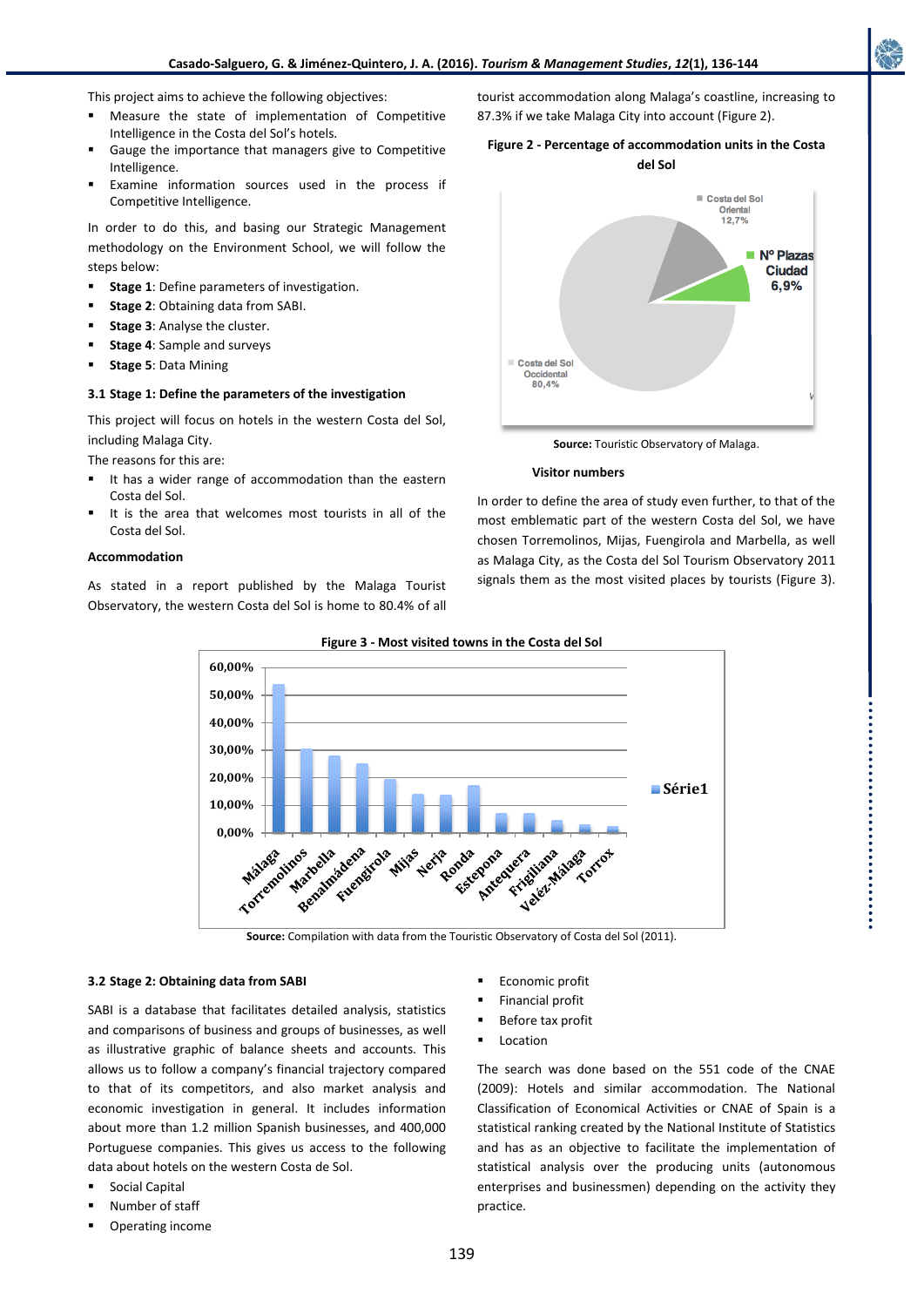Once all this data was obtained, it was exported to SPSS to conduct a cluster analysis and to extract from these surveys the necessary information which allowed us to shed some light on this investigation.

## **3.3 Stage 3: Cluster analysis**

The aim of carrying out a cluster analysis is to find groupings of hotels that share common characteristics, to later choose the most representative of each cluster to survey, representative referring to the hotels that have the highest volume of staff, social capital and profits.

This stage was divided in turn in two steps:

**First Step**: The making of the cluster

Once the SABI data was exported, they were introduced into the SPSS statistical programme and they carried out a ranking cluster analysis with the following features:

- As variables there were: social capital, employees, export earnings, economical profit, financial profit, ordinary results before tax and the last exploitation revenue; the names of the hotels were used as labels.
- The clustering method was the links between groups.
- The Euclidian distance of the square was used as the interval measure.
- Used cluster: "cases".

From said analysis, a total of 5 groups were obtained (Figure 4).

### **Figure 4 - Dendrogram that uses a medium link (between groups). Cluster combination with re-escalated distance**



**Source:** Compilation with data from SABI and the statistical tool SPSS.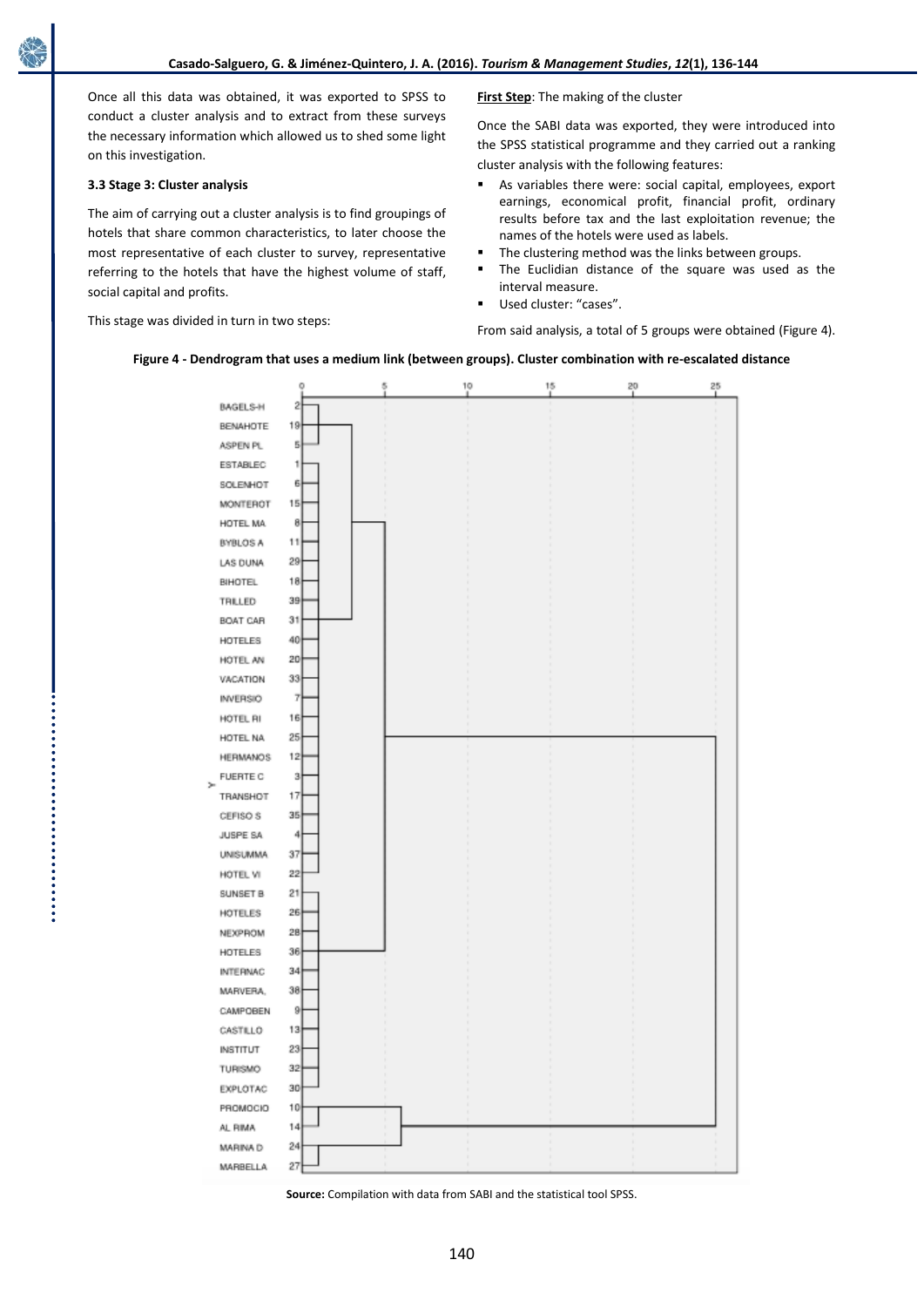## **Second Step: Selection**

Once the hotel groupings were determined, an Excel spreadsheet was made, with one page per cluster. In it, each hotel was identified as well as its corresponding SABI data. Highlighted were the four hotels with the most staff, the four with the most social capital and the four with the highest profits. In this way, the hotels who fulfilled most of these elements were chosen to be surveyed.

## **3.4 Stage 4: sample and surveys**

The sampling used for this methodology was a non probabilistic sampling by quotas, as the respondents selected, given that we were already aiming higher, are the ones who gather certain features that affect the main focus of the investigation.

In regards to the design of the questionnaire, it is a semistructured questionnaire with open and closed questions. In the closed questions, there are dichotomous questions, multiple choice, multiple answer and mixed.

Specifically, the questionnaire is formed of a total of 16 questions:

- 7 open answer questions
- 2 multiple choice
- 4 mixed
- 1 dichotomous
- 2 multiple answer

### **3.5 Stage 5: Data mining**

## **Interviewee Profile**

Of the four companies interviewed, three are in Marbella and one in Torremolinos. Only two of them belong to a hotel chain. One of the hotels is five-star luxury and two are four-star. All have been in business for between 30 and 70 years.

Our initial intention was to interview the General or Assistant manager, but this was only possible in one of the hotels. In the others, we asked to speak to the Sales Director, as according to the literature this is the person who carries out most Competitive Intelligence research. In only one hotel were we able to speak to the Sales Director: in the others we spoke to Sales Assistants.

## **Certifications**

Competitive Intelligence and Technological Vigilance go hand in hand. That said, none of the hotels were certified in ISO 166006 of Technological Vigilance.

What's more, none of them had any quality certifications.

## **Carrying Out Competitive Intelligence Processes**

Lacking a specific department dedicated to Competitive Intelligence, the responsibility usually falls on:

- The commercial team
- Revenue department
- Assistant Manager

# **Information gathered externally to aid the decision-making process**

Information gathered externally to aid the decision-making process is principally related to clients and competitors

- Related to clients, the most common means of gathering information is through satisfaction surveys carried out in the hotel itself, as well as emails sent requesting that the clients rate their stay.
- As for competitors, information is mainly related to price and occupancy rates.

However, there are also other sources of information (Kotler and Armstrong, 2004), related to micro and macro environment.

- Related to micro environment, no importance was given to the information coming from suppliers or marketing intermediaries.
- Referring to macro environment, various factors that impact directly on tourist numbers must be taken into account, e.g. exchange rate, socio-demographic factors and political factors. However, these didn't figure highly in the surveys.

Secondary to this would be:

- Information obtained from databases
- Information published in the press. Although everyone agreed that it is important to remain up to date, this information cannot always be trusted, and ought to be contrasted with other sources.
- Finally, a small number of those surveyed are influenced by information from specialist publications (Figure 5).



#### **Figure 5 - External information for decision-making**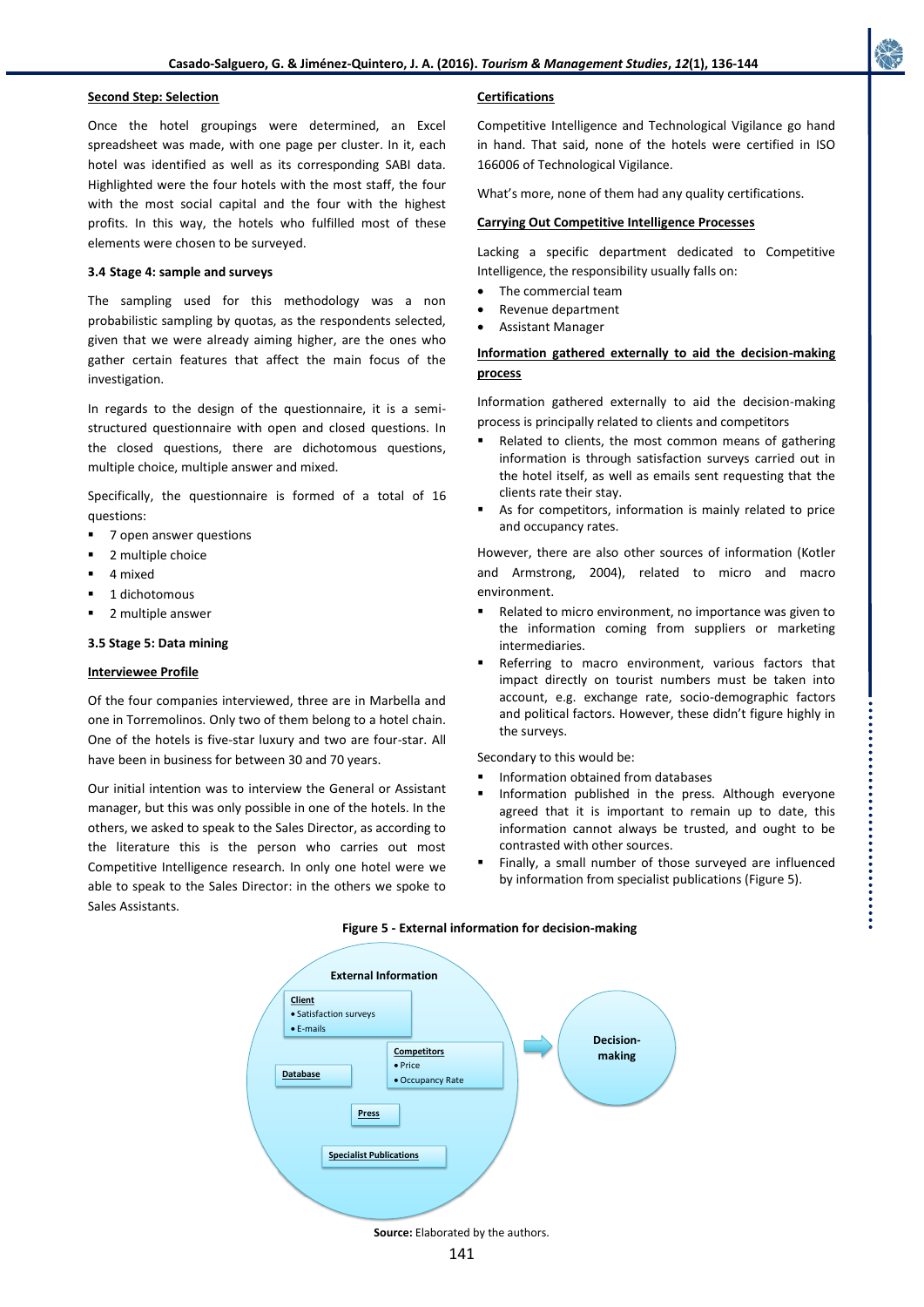# **Tools used to gather and process information:**

Tools named in literature as being associated with processes of CI are:

- Critical success factors
- SWOT Analysis
- Benchmarking
- Balanced Scorecard
- Porter Five Forces Analysis
- **TextAnalyst**
- Brimstone Intelligence
- Microsoft Exchange
- **Outlook**
- Lotus Notes

The businesses only use Benchmarking, Microsoft Exchange, Outlook and, to a lesser extent, SWOT Analysis (Figure 6).

| <b>Proposed by literature</b><br><b>Critical Success Factors</b>                                                                                                                                                             | Used by our sample                                                                                     |
|------------------------------------------------------------------------------------------------------------------------------------------------------------------------------------------------------------------------------|--------------------------------------------------------------------------------------------------------|
| п<br><b>SWOT Analysis</b><br>Benchmarking<br>▪<br>п<br><b>Balanced Scorecard</b><br>Porter Five Forces Analysis<br>п<br><b>Text Analyst</b><br><b>Brimstone Intelligence</b><br>Microsoft Exchange<br>Outlook<br>Lotus Notes | Benchmarking<br>$\blacksquare$<br>Microsoft Exchange<br>٠<br>Outlook<br>٠<br><b>SWOT Analysis</b><br>٠ |

**Figure 6 - Tools used for Competitive Intelligence**

**Source:** Authors own elaboration.

## **Social Media Presence**

Social Media presence is something that all the businesses have in common, but its principal objective is to inform, not to attract clients. In only one case was it used to obtain information about demand.

# **Monitoring information**

With reference to the monitoring of external information, it is clear that information coming from clients and competitors is gathered daily while other external information which could affect decision-making is assessed weekly, or even monthly.

## **Importance granted to Competitive Intelligence processes**

When asked if Competitive Intelligence is important within their businesses, the answer is a resounding 'yes' from all those surveyed, saying that it is vital to study their competition to determine their line of action. Especially important is to know prices and occupancy rates so as to fix their own pricing. Nobody commented on clients or other factors.

## **Competitive Intelligence and Profitability**

All agree that if used effectively, Competitive Intelligence could improve profitability.

#### **4. Conclusions**

Change is happening at an ever-increasing rate around us, this being due to two major phenomena: the dizzying growth in new technology, and globalisation. These two factors have led to businesses having to operate in what is called a 'turbulent environment', which requires quick decision-making and a proactive stance when faced with these changes.

It is vital to have trustworthy and in-depth information to aid this process, to ensure that the decisions being made are the most suitable ones that will guarantee the company's survival and success.

For this reason, many businesses use programs such as Business Intelligence, which allow them to see, in real time, what is happening within their own organisation. They avoid having to work with vast amounts of data and reports, and above all do not have to invest time in transforming this data into intelligent information.

But internal information is not sufficient when making decisions. External information is also vital. This information must be detailed, useful and trustworthy, ready to be used by the right person at the right time. What this means is that, as well as gathering internal intelligent information through years of applying programs such as Business Intelligence, companies must gather external information by using processes of Competitive Intelligence.

In order to do this, more and more businesses are applying formal processes of Competitive Intelligence in their organisations, with the aim of gathering and using external information which is relevant to decision-making, and which is readily available to the right person at the right time. In fact, huge companies like Nestle, Ericsson, Nokia, Ford, Toyota and Nissan have been using such processes for years now.

And yet, in our country, Competitive Intelligence is not very highly developed. However, it is true that more and more professionals from all fields are becoming aware of it, and are promoting its use.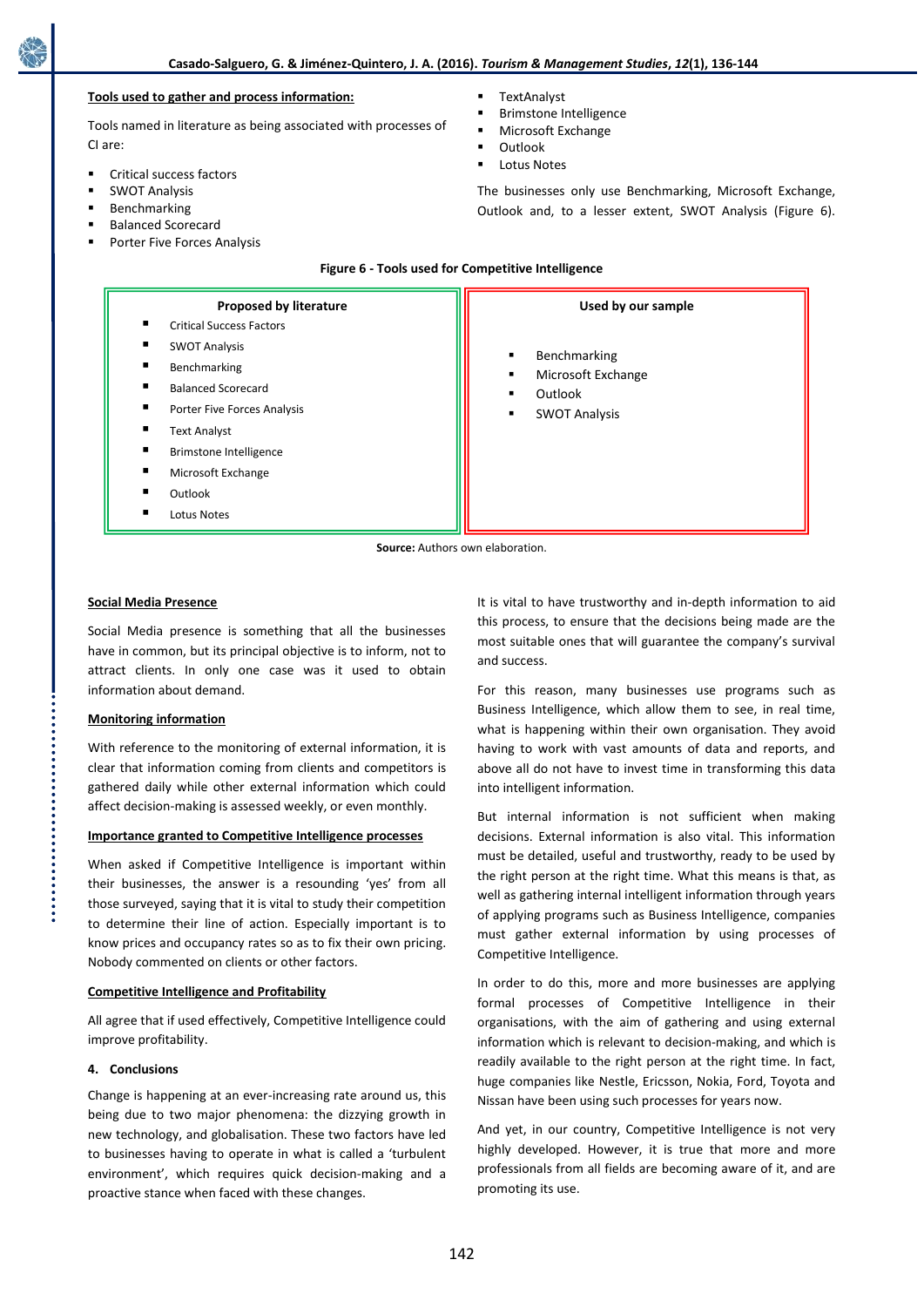Getting back to our study of the Costa del Sol's hotels, we have to reject our starting hypothesis, given that they do not actually carry out well-structured processes of Competitive Intelligence. The reasons are:

- Non-structured practices of Competitive Intelligence. Within the hotels in Costa del Sol there is not a welldefined cycle of Competitive Intelligence.
- No specific department or person is dedicated exclusively to Competitive Intelligence, it is merely absorbed by other members of staff whose responsibilities lie elsewhere in the business.
- The most relevant information for decision-making comes from clients and competitors, and hardly any importance is given to other types of information that also affect the day-to-day and long-term running of a business.
- Of all the tools available for gathering and processing information for Competitive Intelligence, only a quarter are being used, if that.
- Resources are being invested in having a social media presence for informative purposes, not to get feedback from clients or potential clients.
- As for the monitoring of information, we noted that it was only daily as far as clients and competitors were concerned, and not for other environmental factors that could affect the business.

Therefore, we can conclude that:

Implementation of Competitive Intelligence in the hotels of the Costa del Sol is at a very early stage. As can be seen from our surveys, processes that follow the five phases described by SCIP are not being applied (Planning, Gathering, Analysis, Diffusion and Feedback).Gathering and information analysis techniques are hardly used, and information sources are mainly limited to clients and competitors.

Nevertheless, once the concept of Competitive Intelligence was explained, every one of the interviewees considered it vital to their company, and agreed that it could improve their profitability.

# **Recommendations**

Decision makers, along with the team or staff members specialized in Competitive Intelligence, should clearly define what their information requirements are, so that those responsible for Competitive Intelligence later on will know exactly where to find this information and what tools to use to get it. Once the information has been obtained, the specialised team in Competitive Intelligence must be the ones to process it and put it at the disposition of the people who really need it.

Once decisions have been made, their efficacy and efficiency ought to be evaluated, to both establish future information requirements and to detect and correct any errors in the Competitive Intelligence cycle.

Technology plays a crucial role in this process, allowing us as it does to save money, time and superfluous resources.

In fact, there are certain aspects of gathering information that could be automated using the correct software. This would save time and effort, and decision-makers would have the relevant information at their fingertips, in real time. In this way, production companies, using the program Business Intelligence, could see on a screen, in real time, what their machines were producing, defective products, machine delays etc. Tourism-oriented businesses should do the same with external information that they could use systematically to improve their decision-making.

## **Future lines of investigation**

Following this study, two connected areas of research have emerged, which would add to the scientific community's knowledge of Competitive Intelligence, and would be of interest to professionals in the hotel sector. One the one hand, the most and least profitable hotels in each cluster could be studied to see what processes of Competitive Intelligence have been implemented. Then it could be seen if this accounted for the difference in profitability. Another possible area of research might be to carry out a study of the hotels already analysed in order to determine their real external information requirements, and see up to what point information gathering could be automated and processed using software. This would require a collaboration between one or more people with advanced skills in software and computer programming.

#### **References**

Agarwal, K. A. (2006). Competitive Intelligence in Business Decisions – An Overview. *Competition Forum*, 4(2), 309-314.

Attaway, M. (1998). A review of issues related to gathering and assessing competitive intelligence. *American Business Review*, 16(1),  $25 - 35.$ 

Belich, T. & Dubinsky, A.J. (1999). Information processing among exporters: an empirical examination of small firms. *Journal of Marketing Theory and Practice*, 7(4), 45 – 58.

Boncella, R. J. (2003). *Competitive intelligence and the web*. *Communications of the Association for Information Systems*, 12, 327 – 340.

Bueno, E. (1996*)*. D*irección Estratégica de la empresa. Metodología y casos.* Madrid: Ed. Pirámide.

Calof, J.L. & Wright, S. (2008): Competitive Intelligence: A Practitioner, Academic and Inter-Disciplinary Perspective. *European Journal of Marketing, 42, 717–730.*

Cloutier, A. (2013): Competitive intelligence process integrative model based on a scoping review of the literature. *International Journal of Strategic Management, 13(1), 57–72.*

Cruz, D. F. (2010): *Ferramentas de inteligência competitiva utilizadas pelas redes hoteleiras no Brasil como suporte à tomada de decisão*. Dissertação de Mestrado, Universidade do Vale do Itajaí, Balneário Camboriú.

Cruz, D. F. & Gadotti, S.J. (2011): La inteligencia competitiva aplicada a las redes hoteleras brasileñas. *Estudios y Perspectivas en Turismo, 20(2), 478–498.*

Culnan, M.J. (1983): Environmental scanning: The effects of task complexity and source accessibility on information gathering behavior*. Decision Sciences, 14(2), 194–206.*

Daft, R.L., Sormunen, J., Parks, D. (1988): *Chief executive scanning, environmental characteristics, and company performance: An empirical study*. *Strategic Management Journal, 9, 123–139.*

Dishman, P.L. & Calof, J.L. (2008): Competitive intelligence: a multiphasic precedent to marketing strategy*. European Journal of Marketing, 42, 766–785.*

Fleisher, C.S. (2004): Competitive Intelligence Education: Competencies, Sources and Trends. *Information Management, 38, 2-14.*

García-Alsina, M. (2011): *Contribución de la inteligencia competitiva en el proceso de adaptación al EEES: el caso de las universidades española",* Tesis doctoral, Universitat Oberta de Catalunya. Barcelona.

Gimenez-Toledo, E. & Román-Román, A. (2001): Vigilancia tecnológica e inteligencia competitiva: Conceptos, profesionales, servicios y fuentes de información*. El profesional de la información, 10(5), 11–20.*